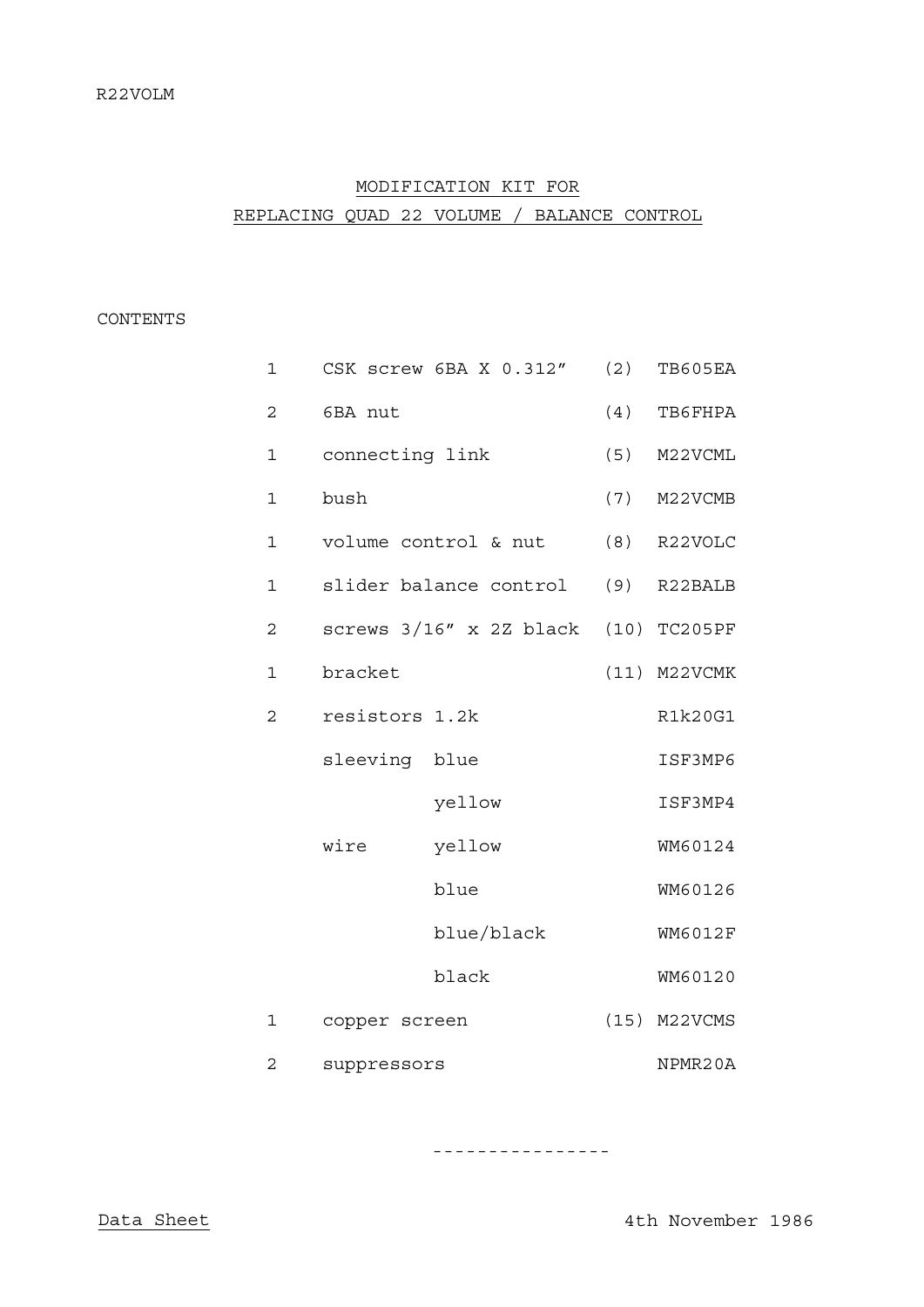R22VOLM QUAD 22 REPLACEMENT VOLUME / BALANCE CONTROL



WIRING DETAIL FOR REPLACEMENT SWITCH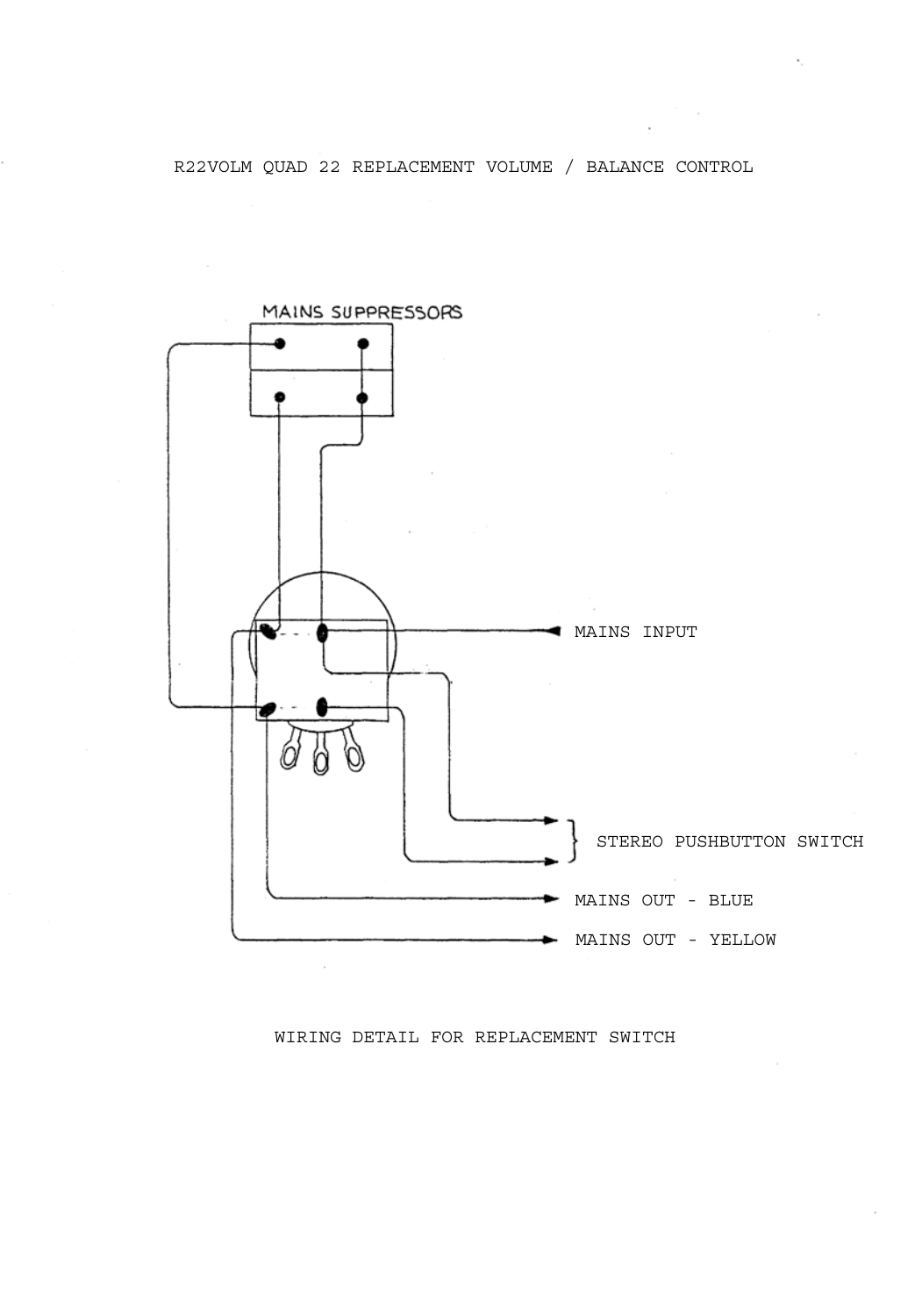INSTRUCTIONS FOR REPLACING QUAD 22 VOLUME / BALANCE CONTROL R22VOLM



QUAD Electroacoustics Ltd. Huntingdon

4th November 1986

made into pdf by K.Snook d.c. ~ daylight ltd. 2008

- (A) Remove front panel(four screws)and, referring to Fig.1 attached, volume control knob (1), bass control knob (13) and balance control (3).
- (B) Drill a countersunk hole in this disc .120" dia.(6BA clear) in line with the spindle hole and balance knob, 1/2 inch in from the circumference.
- (C) Fix new slider balance control (9) to bracket (11) by two screws (10) provided and secure in position shown using existing screw (12).
- (D) Insert screw(2) provided, through countersunk hole drilled in (3), secure with nut (4)add looped end of connecting link (5) and a second nut (6), leaving the link (5) free to move. Secure the nut (6) with a small spot of superglue, nail varnish or something similar.
- (E) If volume control (8) is faulty, enlarge the hole in the chassis to 10mm and fit the replacement control, slipping bush (7) on to its spindle. To reduce the possibility of mains hum, glue the copper screen supplied, insulation side towards the mains switch of the volume control, to the underside of the chassis as shown at (15) in Fig. 2 Connect to earth by soldering a short length of wire from the copper side to the earth tag between the 4k7 resistors R21 and R22.
- (F) If only the old balance control section is faulty, retain original volume control and mereley disconnect its balance (front) section.
- (G) Slip balance control disc assembly (2,3,4,5 and 6) over bush (7) or original spindle as appropriate (see E & F above) so that it is free to rotate. Then gently open the slot in the balance pot lever (14), insert cranked end of connecting link, and squeeze slots back together to hold connecting link.
- (H) Connect balance control (9) and two 1.2k resistors as shown in Fig. 1.
- (I) Replace knobs and front panel